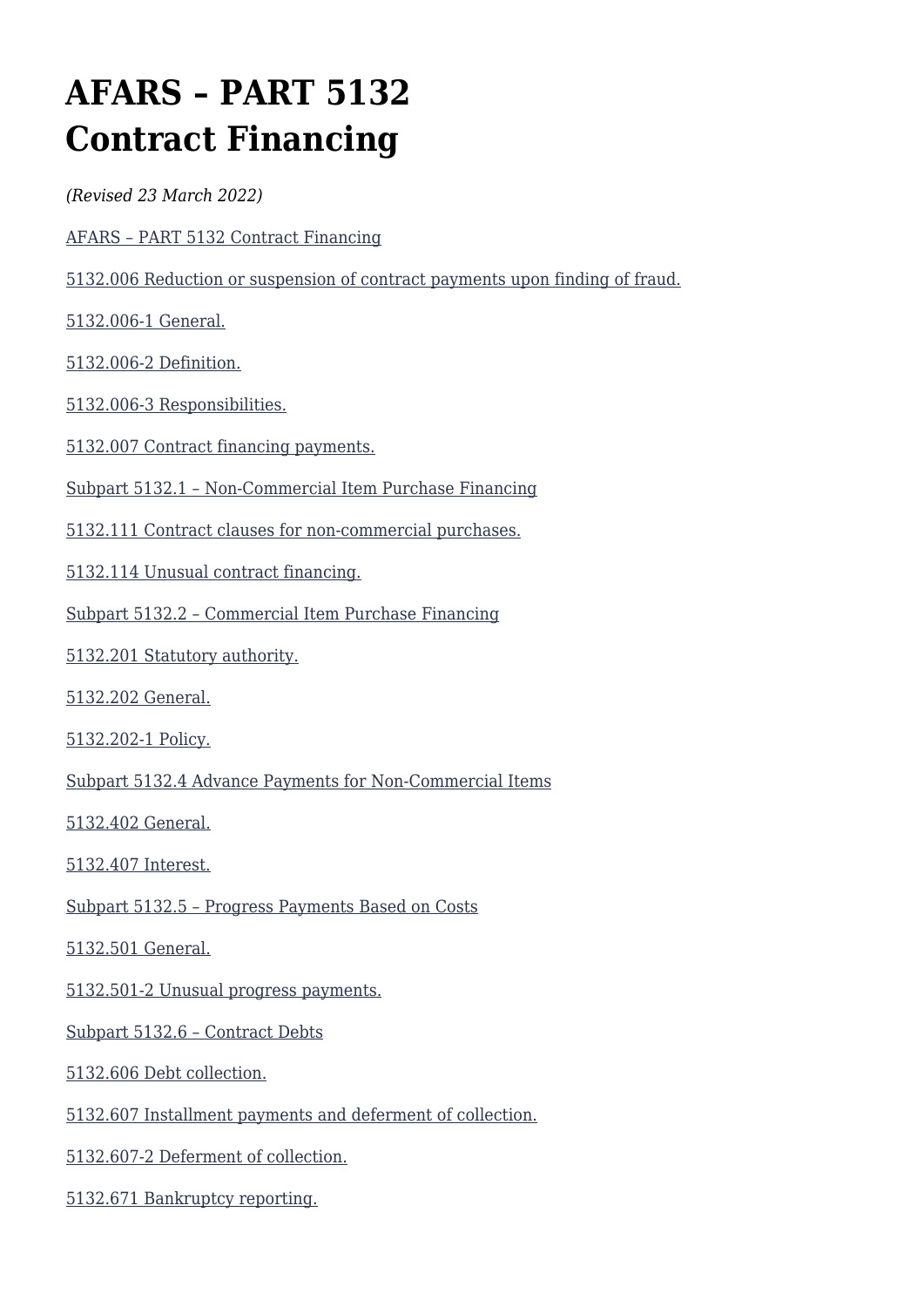[Subpart 5132.7 – Contract Funding](#page--1-0)

[5132.702 Policy.](#page--1-0)

[Subpart 5132.8 – Assignment of Claims](#page--1-0)

[5132.803 Policies.](#page--1-0)

[Subpart 5132.9 – Prompt Payment](#page--1-0)

[5132.901 Applicability.](#page--1-0)

[5132.903 Responsibilities.](#page--1-0)

[5132.906 Making payments.](#page--1-0)

[Subpart 5132.11 – Electronic Funds Transfer](#page--1-0)

[5132.1106 EFT mechanisms.](#page--1-0)

[Subpart 5132.71 – Levies on Contract Payments](#page--1-0)

[5132.7101 Policy and procedures.](#page--1-0)

### **5132.006 Reduction or suspension of contract payments upon finding of fraud.**

#### **5132.006-1 General.**

(c) The Assistant Secretary of the Army (Acquisition, Logistics and Technology) has the authority to reduce or suspend contract payments where there is substantial evidence that the contractor's request for advance, partial, or progress payments is based on fraud. See Appendix GG for further delegation.

#### **5132.006-2 Definition.**

The Army's remedy coordination official is the Chief, Procurement Fraud Branch, Office of The Judge Advocate General; telephone (703) 696-1550; Fax (703) 696-1559.

#### **5132.006-3 Responsibilities.**

(b) Report suspected fraud related to advance, partial, or progress payments to the contracting office's procurement fraud advisor, who will coordinate the matter as prescribed in Army Regulation 27-40.

#### **5132.007 Contract financing payments.**

(a)(3) and (4) The Assistant Secretary of the Army (Acquisition, Logistics and Technology) may prescribe the periods for payment as described in FAR 32.007(a)(3) and (4). See Appendix GG for further delegation.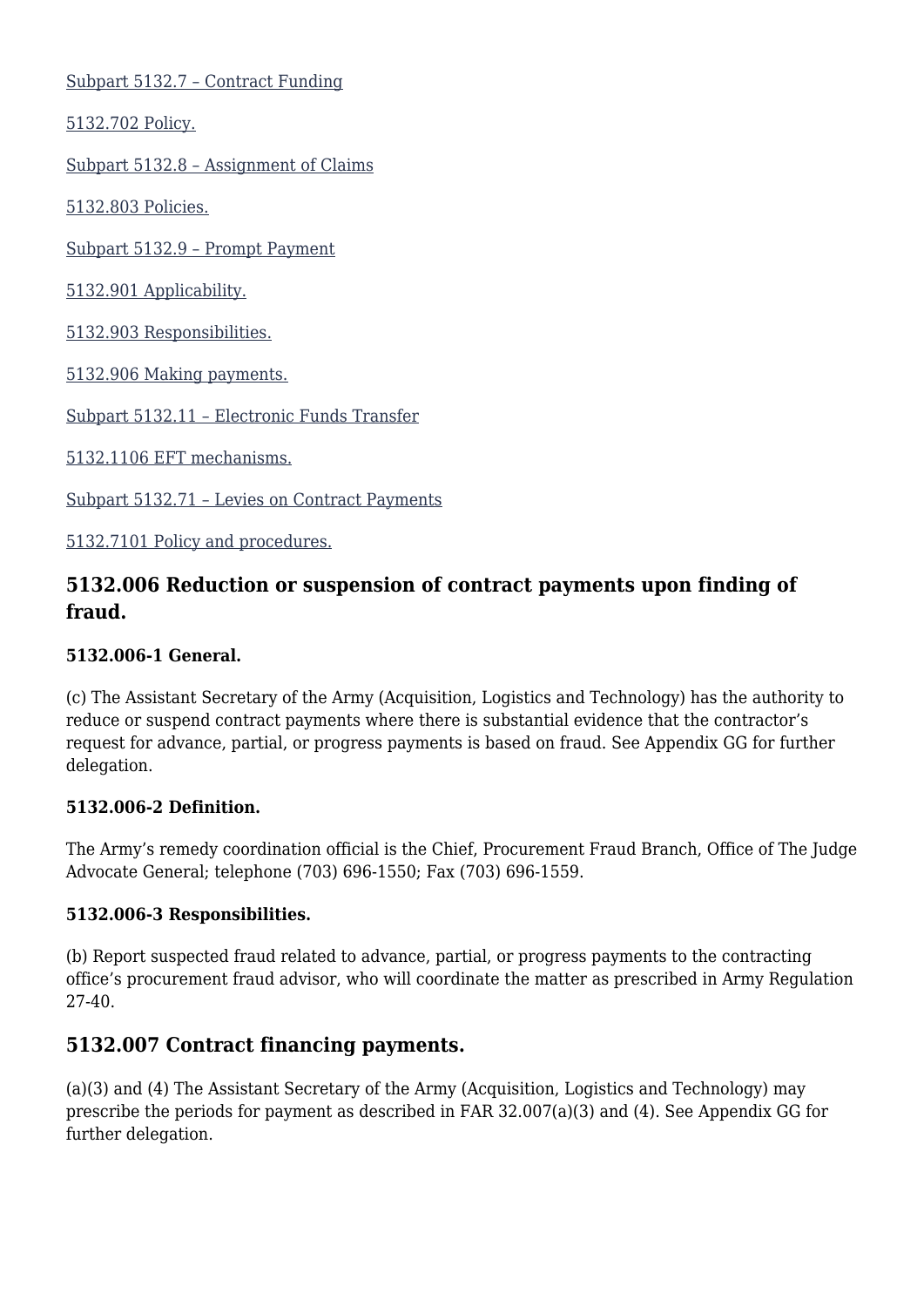# **Subpart 5132.1 – Non-Commercial Item Purchase Financing**

### **5132.111 Contract clauses for non-commercial purchases.**

(a)(7) The contracting officer must document the contract file with the rationale to support the amount of payments withheld under FAR 52.232-7(a)(7).

### **5132.114 Unusual contract financing.**

The Director, Defense Procurement and Acquisition Policy, on a non-delegable basis, shall approve actions as stated in FAR 32.114 and DFARS 201.402(1)(vi).

# **Subpart 5132.2 – Commercial Item Purchase Financing**

### **5132.201 Statutory authority.**

The Assistant Secretary of the Army (Acquisition, Logistics and Technology) shall make the determination as described at FAR 32.201. See Appendix GG for further delegation.

### **5132.202 General.**

#### **5132.202-1 Policy.**

(d) The Director, Defense Procurement and Acquisition Policy, on a non-delegable basis, shall approve actions as stated in FAR 32.202-1 and DFARS 201.402(1)(vi).

# **Subpart 5132.4 Advance Payments for Non-Commercial Items**

### **5132.402 General.**

(c)(1)(iii)(A) The Assistant Secretary of the Army (Acquisition, Logistics and Technology), on a nondelegable basis, shall make the determination that the advance payment is in the public interest as described at FAR  $32.402(c)(1)(iii)(A)$ .

(c)(1)(iii)(B) The Secretary of the Army, on a non-delegable basis, shall make the determination that the advance payment facilitates the national defense as described at FAR  $32.402(c)(1)(iii)(B)$ .

### **5132.407 Interest.**

(d) The Assistant Secretary of the Army (Acquisition, Logistics and Technology) shall make the authorization as described at FAR 32.407(d).

### **Subpart 5132.5 – Progress Payments Based on Costs**

### **5132.501 General.**

#### **5132.501-2 Unusual progress payments.**

(a)(2) Requests for approval of unusual progress payments must include the following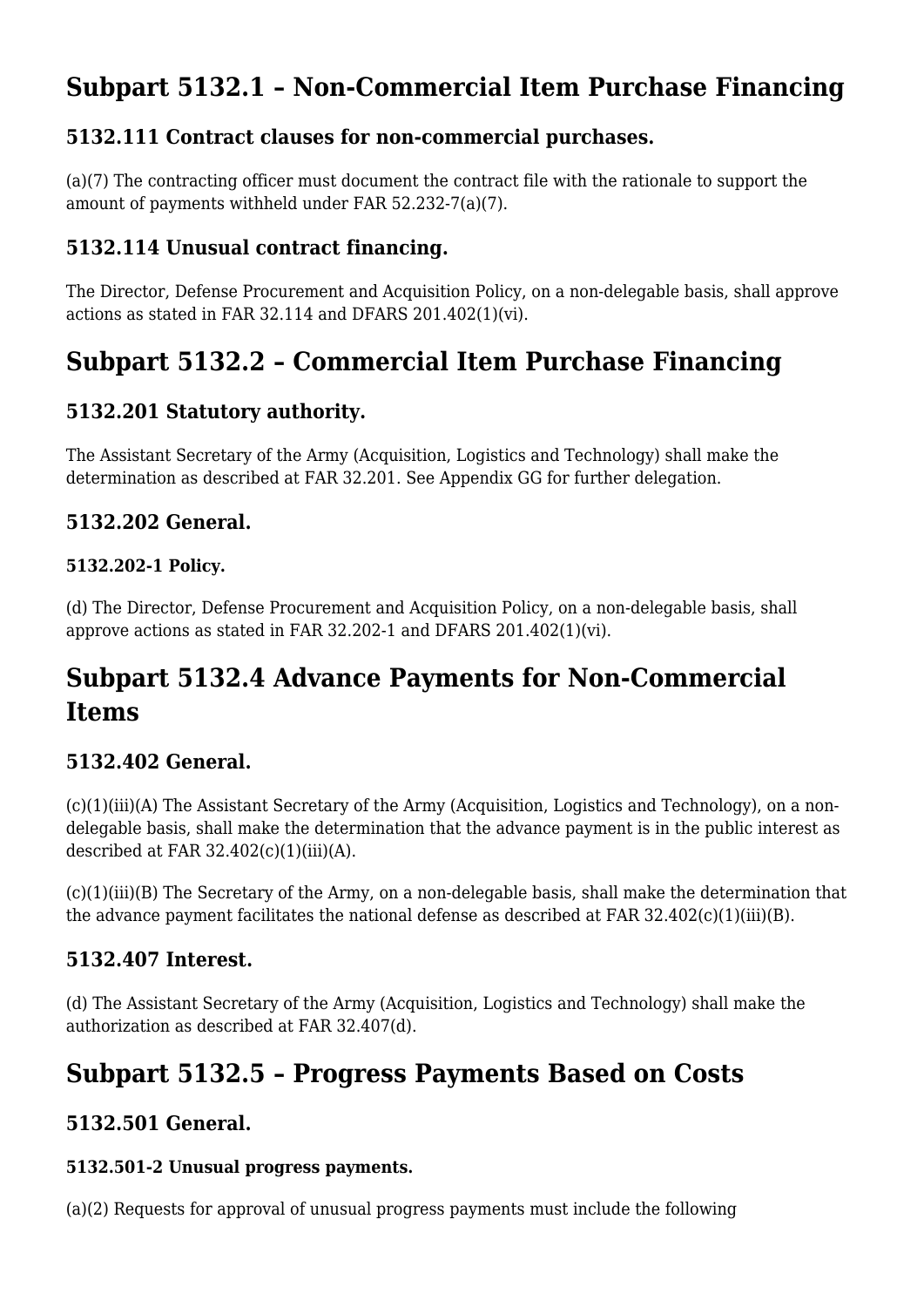documentation from the contractor:

(A) Monthly cash flow forecasts for the period, which include the additional financing.

(B) Estimated profit and loss statements and balance sheets for the same period as the cash flow forecast.

(C) The most recent, audited financial statements.

(D) A description of significant events before or after preparation of financial statements that materially affect the financial condition of the company, the operating statement, or the cash flow statement.

(3) See DFARS PGI 232.501-2. Submit all unusual progress payments requests to the addressee in 5101.290(b)(3).

### **Subpart 5132.6 – Contract Debts**

#### **5132.606 Debt collection.**

(c)(i) Send case files to the contract financing office within 15 calendar days after the end of the 30 day period following the contracting officer's demand for payment. The address is as follows:

Defense Finance and Accounting Service-Columbus Center

Attn: DFAS-JDCBB/CO

Debt Management Office, P.O. Box 182559

Columbus, Ohio 43218-2559.

(ii) The case file must include a copy of the contracting officer's demand; a statement as to whether or not the contract contains an interest clause; and, if so, a copy of the clause or a reference to the clause number.

(iii) If the debt represents excess costs incurred in purchasing supplies or services against the account of a defaulted contractor, the case file shall include –

(A) The name and address of the replacement contractor;

- (B) The disbursing office voucher number;
- (C) The date paid;
- (D) Bills of lading numbers, if any;
- (E) The name of the carrier, when applicable; and

(F) The name and symbol number of the disbursing officer.

(iv) If the debt represents liquidated damages, the case file shall include an explanation of the basis for assessing liquidated damages.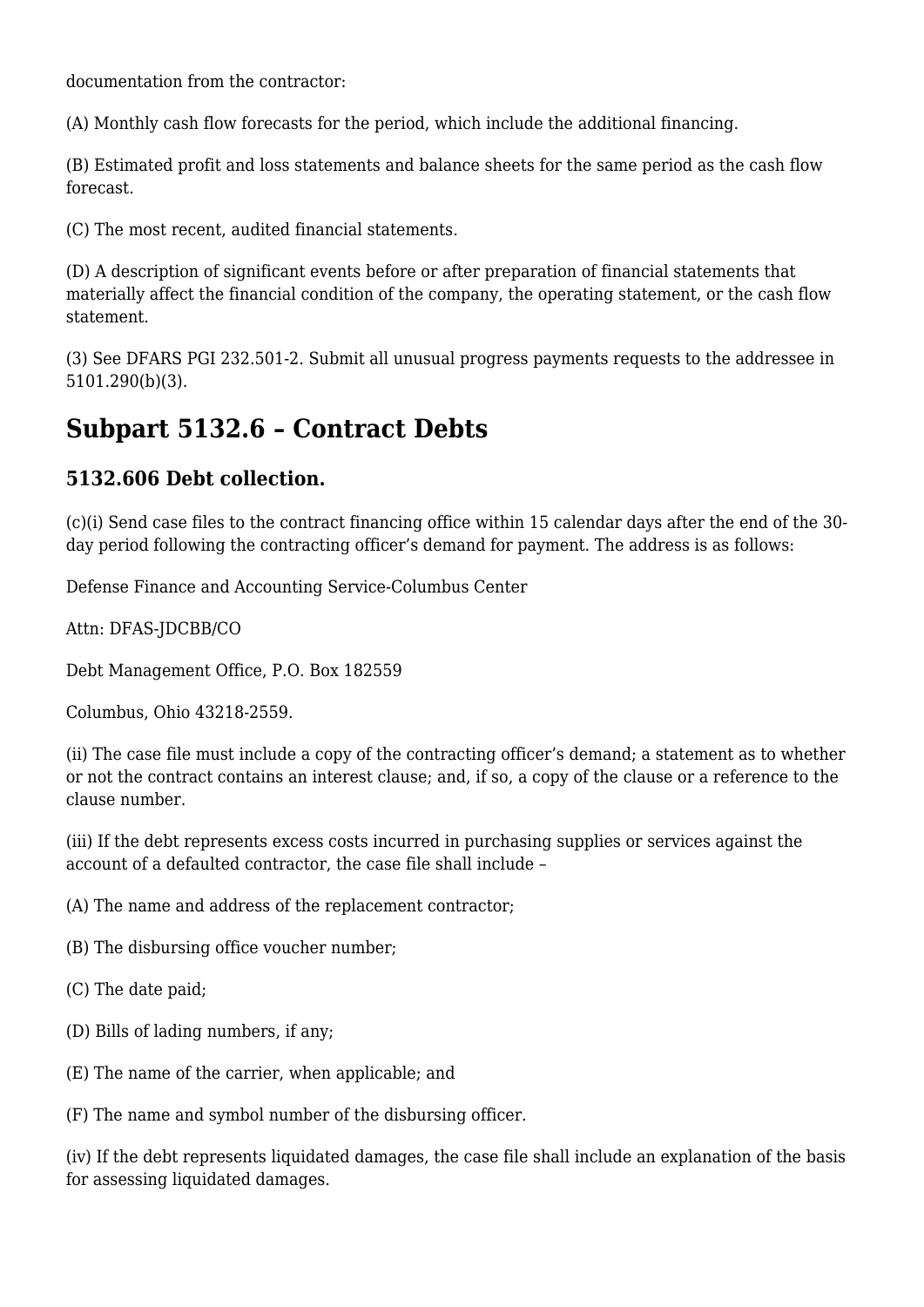### **5132.607 Installment payments and deferment of collection.**

#### **5132.607-2 Deferment of collection.**

(b) When a request for deferment of a contract debt is received from a contractor, the contracting officer must notify the payment office and advise the payment office identified in the contract that the contractor's request is under consideration IAW FAR 32.607-2(b). See [AFARS PGI](https://spcs3.kc.army.mil/asaalt/procurement/PGI/PGI_5132.aspx) [5132.607-2\(c\)\(2\)-1](https://spcs3.kc.army.mil/asaalt/procurement/PGI/PGI_5132.aspx) for further instruction.

### **5132.671 Bankruptcy reporting.**

Send information required in Defense Finance and Accounting Service – Indianapolis Regulation 37-1 to the addressee in 5132.606(c).

# **Subpart 5132.7 – Contract Funding**

### **5132.702 Policy.**

(a)(i) Except as authorized in FAR subparts 17.1 and 32.7 and in paragraphs (a)(ii) and (iii) in this section, before issuing a solicitation, the contracting officer must have a written statement or equivalent indicating that sufficient funds are available.

(ii) Contracting officers may issue solicitations for high priority requirements and Research, Development, Test and Evaluation incrementally funded contracts before ensuring availability of funds when there is a high probability that the requiring activity will not cancel the requirement. For foreign military sales cases, contracting officers may issue solicitations after the acceptance of a foreign military sales case, but before assurance of funds availability when the United States Army Security Assistance Command determines in writing that the offer appears certain to be accepted.

(A) The contracting officer shall not issue a solicitation under the circumstances in (a)(ii) unless the comptroller has signed the following statement on the purchase request:

"This requirement is included or provided for in the financial plan for fiscal year \_\_\_\_\_\_. The accounting classification will be  $\qquad \qquad$  . This statement is not a commitment of funds.'

(B) The contracting officer shall include the following statement in all solicitations issued pursuant to this authority when the clause at FAR 52.232-18, Availability of Funds, is not used:

"Funds are not presently available for this acquisition. No contract award will be made until appropriated funds are made available."

(C) The operating official designated, by local regulations or by a "delegation of authority" letter, as the official authorized to certify funds availability, must certify funds available prior to contract award.

(D) The contracting officer shall not issue a research and development solicitation for a contract that is incrementally funded over successive years without sufficient planned funds (Future Years Defense Program) to cover the entire period of the multi-year performance. The head of the contracting activity may approve an exception, provided the approval identifies steps to revise the approved Future Years Defense Program to include adequate resources.

(iii) Industrial-funded public activities need not comply with (i) and (ii), when they solicit offers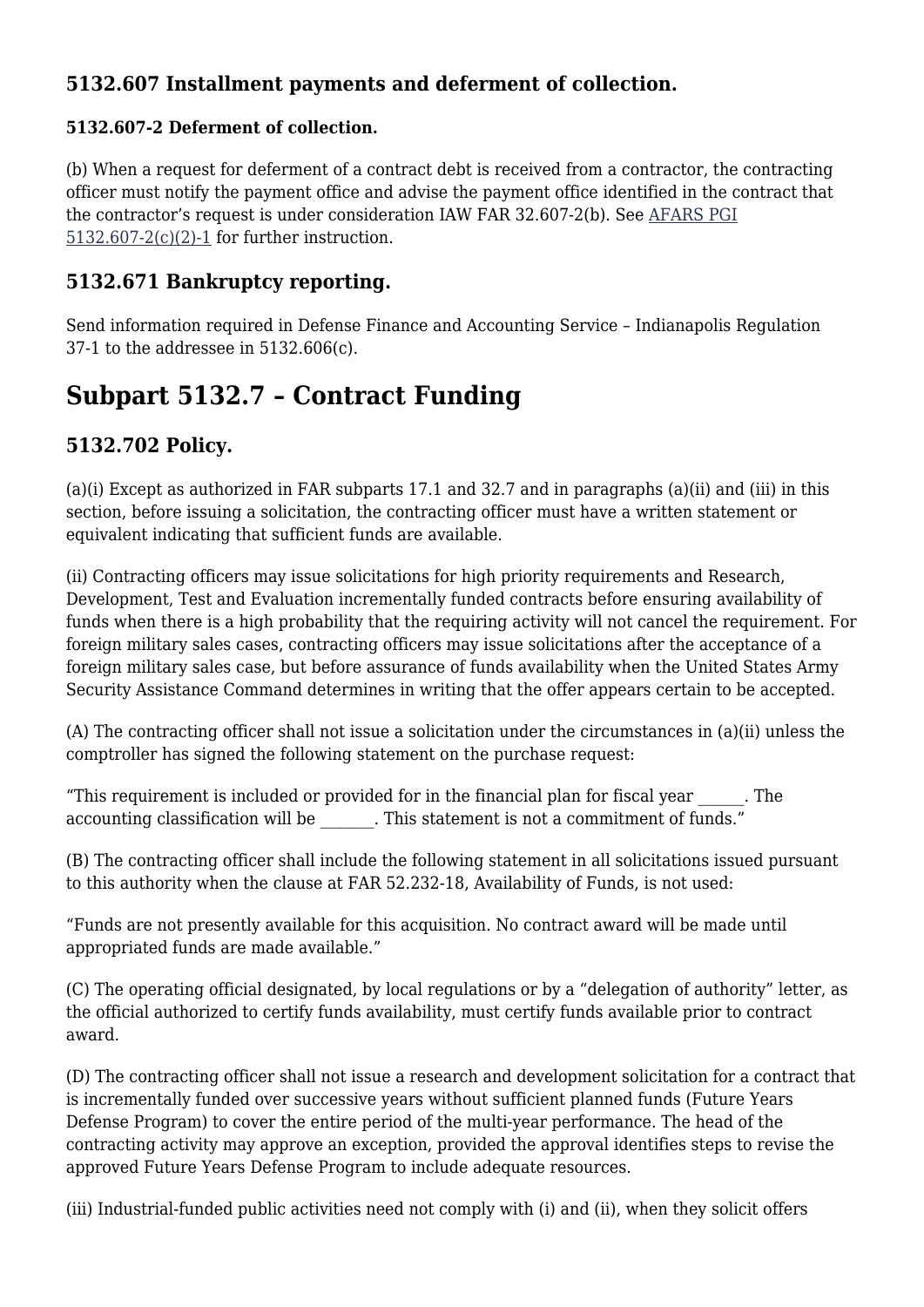under the Defense Depot Maintenance Competition Program (Pub. L. 102-396), the Partnership Program (10 U.S.C. 2208(j)) or competition under the Arsenal Act (10 U.S.C.4532(a)).

# **Subpart 5132.8 – Assignment of Claims**

### **5132.803 Policies.**

(d) The Assistant Secretary of the Army (Acquisition, Logistics and Technology), on a non-delegable basis, shall make the determination as described at FAR 32.803(d).

# **Subpart 5132.9 – Prompt Payment**

### **5132.901 Applicability.**

(1)(ii) The head of the contracting activity, after consultation with the cognizant comptroller, will make the determination at DFARS 232.901(1)(ii). See Appendix GG for further delegation.

(3) The head of the contracting activity will make the determination at DFARS 232.901(3). See Appendix GG for further delegation.

### **5132.903 Responsibilities.**

(a) The Assistant Secretary of the Army (Acquisition, Logistics and Technology) shall perform the duties as set forth in FAR 32.903(a). See Appendix GG for further delegation.

### **5132.906 Making payments.**

(a) The Assistant Secretary of the Army (Acquisition, Logistics and Technology) shall make the determination as described in FAR 32.906(a). See Appendix GG for further delegation.

### **Subpart 5132.11 – Electronic Funds Transfer**

### **5132.1106 EFT mechanisms.**

The Assistant Secretary of the Army (Acquisition, Logistics and Technology) shall make the determination as described in FAR 32.1106 (a) and (b). See Appendix GG for further delegation.

### **Subpart 5132.71 – Levies on Contract Payments**

### **5132.7101 Policy and procedures.**

(b)(4) Subject to DFARS 232.7101(b) and the procedures at the DFARS PGI 232.7101(b), the contracting officer shall ensure the senior contracting official (SCO) endorses the notification memorandum sent to the Director, Defense Procurement and Acquisition Policy (DPAP). The SCO may not delegate this endorsement to a lower level. In addition to the assessment the contractor provides, the contracting officer shall obtain from the appropriate requiring activity any other information necessary to prepare the notification. The contract file will clearly show all reviews and coordination for the action at the SCO and lower levels, to include legal counsel review. When the contracting officer sends the notification memorandum to the Director, DPAP, the contracting officer shall provide a copy of this memorandum to the address at 5101.290(b)(2)(ii)(A).